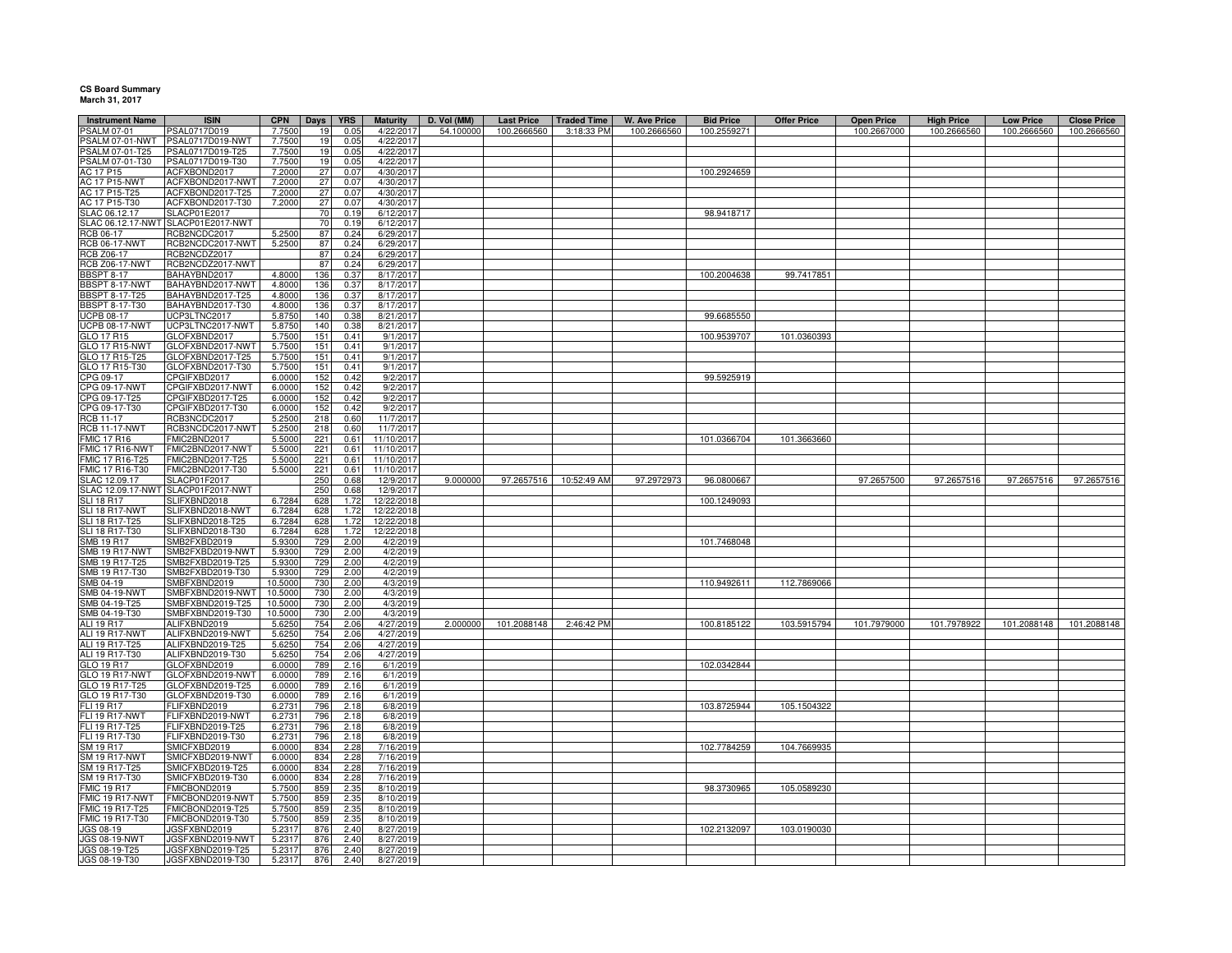| <b>Instrument Name</b>               | <b>ISIN</b>                       | <b>CPN</b>      | Days         | <b>YRS</b>    | <b>Maturity</b>        | D. Vol (MM) |             |            | Last Price   Traded Time   W. Ave Price | <b>Bid Price</b>          | <b>Offer Price</b> | <b>Open Price</b> | <b>High Price</b> | <b>Low Price</b> | <b>Close Price</b> |
|--------------------------------------|-----------------------------------|-----------------|--------------|---------------|------------------------|-------------|-------------|------------|-----------------------------------------|---------------------------|--------------------|-------------------|-------------------|------------------|--------------------|
| ALI HS 10-19                         | ALIHSBND2019                      | 3.0000          | 929          | 2.54          | 10/19/2019             |             |             |            |                                         |                           |                    |                   |                   |                  |                    |
| GTCAP 11-19                          | GTCFXBND2019                      | 4.7106          | 948          | 2.60          | 11/7/2019              |             |             |            |                                         | 99.5999399                |                    |                   |                   |                  |                    |
| GTCAP 11-19-NWT                      | GTCFXBND2019-NWT                  | 4.7106          | 948          | 2.60          | 11/7/2019              |             |             |            |                                         |                           |                    |                   |                   |                  |                    |
| GTCAP 11-19-T25                      | 3TCFXBND2019-T25                  | 4.7106          | 948          | 2.60          | 11/7/2019              |             |             |            |                                         |                           |                    |                   |                   |                  |                    |
| GTCAP 11-19-T30                      | GTCFXBND2019-T30                  | 4.7106          | 948          | 2.60          | 11/7/2019              |             |             |            |                                         |                           |                    |                   |                   |                  |                    |
| <b>VLL 19 R17</b>                    | /LLFXBND2019                      | 5.6542          | 950          | 2.60          | 11/9/2019              |             |             |            |                                         | 98.5777897                |                    |                   |                   |                  |                    |
| VLL 19 R17-NWT                       | VLLFXBND2019-NWT                  | 5.6542          | 950          | 2.60          | 11/9/2019              |             |             |            |                                         |                           |                    |                   |                   |                  |                    |
| <b>VLL 19 R17-T25</b>                | VLLFXBND2019-T25                  | 5.6542          | 950          | 2.60          | 11/9/2019              |             |             |            |                                         |                           |                    |                   |                   |                  |                    |
| <b>VLL 19 R17-T30</b>                | /LLFXBND2019-T30                  | 5.6542          | 950          | 2.60          | 11/9/2019              |             |             |            |                                         |                           |                    |                   |                   |                  |                    |
| GTCAP 20 R17                         | GTCFXBND2020                      | 4.8371          | 1060         | 2.90          | 2/27/2020              |             |             |            |                                         | 100.0981497               | 101.2505733        |                   |                   |                  |                    |
| <b>GTCAP 20 R17-NWT</b>              | GTCFXBND2020-NWT                  | 4.8371          | 1060         | 2.90          | 2/27/2020              |             |             |            |                                         |                           |                    |                   |                   |                  |                    |
| GTCAP 20 R17-T25                     | GTCFXBND2020-T25                  | 4.8371          | 1060         | 2.90          | 2/27/2020              |             |             |            |                                         |                           |                    |                   |                   |                  |                    |
|                                      | GTCAP 20 R17-T30 GTCFXBND2020-T30 | 4.8371          | 1060         | 2.90          | 2/27/2020              |             |             |            |                                         |                           |                    |                   |                   |                  |                    |
| SMPH 03-20                           | SMPHFXBD2020                      | 5.1000          | 1063         | 2.91          | 3/1/2020               |             |             |            |                                         | 101.2169146               | 102.9237846        |                   |                   |                  |                    |
| SMPH 03-20-NWT                       | SMPHFXBD2020-NWT                  | 5.1000          | 106          | 2.91          | 3/1/2020               |             |             |            |                                         |                           |                    |                   |                   |                  |                    |
| SMPH 03-20-T25                       | SMPHFXBD2020-T25                  | 5.1000          | 106          | 2.91          | 3/1/2020               |             |             |            |                                         |                           |                    |                   |                   |                  |                    |
| SMPH 03-20-T30                       | SMPHFXBD2020-T30                  | 5.1000          | 106          | 2.91          | 3/1/2020               |             |             |            |                                         |                           |                    |                   |                   |                  |                    |
| CPG 20 R18                           | PGIFXBD2020                       | 6.6878          | 1064         | $2.9 -$       | 3/2/2020               |             |             |            |                                         | 99.1802135                |                    |                   |                   |                  |                    |
| <b>CPG 20 R18-NWT</b>                | CPGIFXBD2020-NWT                  | 6.6878          | 1064         | $2.9 -$       | 3/2/2020               |             |             |            |                                         |                           |                    |                   |                   |                  |                    |
| CPG 20 R18-T25                       | CPGIFXBD2020-T25                  | 6.6878          | 1064         | 2.9           | 3/2/2020               |             |             |            |                                         |                           |                    |                   |                   |                  |                    |
| CPG 20 R18-T30                       | CPGIFXBD2020-T30                  | 6.6878          | 1064         | 2.9           | 3/2/202                |             |             |            |                                         |                           |                    |                   |                   |                  |                    |
| MBT 04-20                            | <b>MBTLTNCD2020</b>               | 4.0000          | 1117         | 3.06          | 4/24/2020              |             |             |            |                                         |                           |                    |                   |                   |                  |                    |
| EDC 20 R18                           | EDCFXBND2020                      | 4.1583          | 1126         | 3.08          | 5/3/2020               |             |             |            |                                         | 98.1776150                | 100.7408076        |                   |                   |                  |                    |
| EDC 20 R18-NWT                       | EDCFXBND2020-NWT                  | 4.1583          | 1126         | 3.08          | 5/3/2020               |             |             |            |                                         |                           |                    |                   |                   |                  |                    |
| EDC 20 R18-T25                       | EDCFXBND2020-T25                  | 4.1583          | 1126         | 3.08          | 5/3/2020               |             |             |            |                                         |                           |                    |                   |                   |                  |                    |
| EDC 20 R18-T30                       | EDCFXBND2020-T30                  | 4.1583          | 1126         | 3.08          | 5/3/2020               |             |             |            |                                         |                           |                    |                   |                   |                  |                    |
| PNB 06-20                            | PNBLTNCD2020                      | 4.1250          | 1166         | 3.19          | 6/12/2020              |             |             |            |                                         |                           |                    |                   |                   |                  |                    |
| RCB 06-20                            | RCBLTNCD2020                      | 4.1250          | 1173         | 3.21          | 6/19/2020              |             |             |            |                                         |                           |                    |                   |                   |                  |                    |
| GLO 20 R18                           | GLOFXBND2020                      | 4.8875          | 1201         | 3.29          | 7/17/2020              |             |             |            |                                         | 100.2637900               | 101.9462581        |                   |                   |                  |                    |
| GLO 20 R18-NWT                       | GLOFXBND2020-NWT                  | 4.8875          | 1201         | 3.29          | 7/17/2020              |             |             |            |                                         |                           |                    |                   |                   |                  |                    |
| GLO 20 R18-T25                       | GLOFXBND2020-T25                  | 4.8875<br>4.887 | 1201<br>1201 | 3.29          | 7/17/2020              |             |             |            |                                         |                           |                    |                   |                   |                  |                    |
| GLO 20 R18-T30<br><b>SLTC 20 R18</b> | GLOFXBND2020-T30<br>SLTCFXBD2020  | 4.9925          | 1237         | 3.29<br>3.39  | 7/17/2020<br>8/22/2020 |             |             |            |                                         | 96.9311084                |                    |                   |                   |                  |                    |
| SLTC 20 R18-NWT                      | SLTCFXBD2020-NWT                  | 4.992           | 1237         | 3.39          | 8/22/2020              |             |             |            |                                         |                           |                    |                   |                   |                  |                    |
| LTC 20 R18-T25                       | LTCFXBD2020-T25                   | 4.992           | 123          | 3.39          | 8/22/2020              |             |             |            |                                         |                           |                    |                   |                   |                  |                    |
| SLTC 20 R18-T30                      | SLTCFXBD2020-T30                  | 4.992           | 123          | 3.39          | 8/22/2020              |             |             |            |                                         |                           |                    |                   |                   |                  |                    |
| BDO 10-20                            | BDO2LTNC2020                      | 3.7500          | 1282         | $3.5^{\circ}$ | 10/6/2020              |             |             |            |                                         |                           |                    |                   |                   |                  |                    |
| ALI 20 R19                           | ALIFXBND2020                      | 4.6250          | 1286         | 3.52          | 10/10/2020             | 1.500000    | 100.8226195 | 2:59:47 PM | 100.8226195                             | 95.2220059<br>100.2404104 | 102.3619669        | 100.8226000       | 100.8226195       | 100.8226195      | 100.8226195        |
| ALI 20 R19-NWT                       | ALIFXBND2020-NWT                  | 4.6250          | 1286         | 3.52          | 10/10/2020             |             |             |            |                                         |                           |                    |                   |                   |                  |                    |
| ALI 20 R19-T25                       | ALIFXBND2020-T25                  | 4.6250          | 1286         | 3.52          | 10/10/2020             |             |             |            |                                         |                           |                    |                   |                   |                  |                    |
| ALI 20 R19-T30                       | ALIFXBND2020-T30                  | 4.6250          | 1286         | 3.52          | 10/10/2020             |             |             |            |                                         |                           |                    |                   |                   |                  |                    |
| <b>HOUSE 10-20</b>                   | HOUSEFBD2020                      | 6.2080          | 1292         | 3.54          | 10/16/2020             |             |             |            |                                         | 100.6568716               | 103.8919127        |                   |                   |                  |                    |
| HOUSE 10-20-NWT                      | HOUSEFBD2020-NWT                  | 6.2080          | 1292         | 3.54          | 10/16/2020             |             |             |            |                                         |                           |                    |                   |                   |                  |                    |
| <b>HOUSE 10-20-T25</b>               | HOUSEFBD2020-T25                  | 6.2080          | 1292         | 3.54          | 10/16/2020             |             |             |            |                                         |                           |                    |                   |                   |                  |                    |
| <b>HOUSE 10-20-T30</b>               | HOUSEFBD2020-T30                  | 6,2080          | 1292         | 3.54          | 10/16/2020             |             |             |            |                                         |                           |                    |                   |                   |                  |                    |
| AEV 11-20                            | AEV2FXBD2020                      | 4.4722          | 1313         | 3.59          | 11/6/2020              |             |             |            |                                         | 99.4134969                | 101.1522060        |                   |                   |                  |                    |
| <b>AEV 11-20-NWT</b>                 | AEV2FXBD2020-NWT                  | 4.4722          | 1313         | 3.59          | 11/6/2020              |             |             |            |                                         |                           |                    |                   |                   |                  |                    |
| AEV 11-20-T25                        | AEV2FXBD2020-T25                  | 4.4722          | 1313         | 3.59          | 11/6/2020              |             |             |            |                                         |                           |                    |                   |                   |                  |                    |
| AEV 11-20-T30                        | AEV2FXBD2020-T30                  | 4.472           | 1313         | 3.59          | 11/6/2020              |             |             |            |                                         |                           |                    |                   |                   |                  |                    |
| FLI 20 R19                           | FLIFXBND2020                      | 4.8562          | 1315         | 3.60          | 11/8/2020              |             |             |            |                                         | 99.8545922                |                    |                   |                   |                  |                    |
| <b>FLI 20 R19-NWT</b>                | FLIFXBND2020-NWT                  | 4.8562          | 1315         | 3.60          | 11/8/2020              |             |             |            |                                         |                           |                    |                   |                   |                  |                    |
| FLI 20 R19-T25                       | -LIFXBND2020-T25                  | 4.8562          | 1315         | 3.60          | 11/8/2020              |             |             |            |                                         |                           |                    |                   |                   |                  |                    |
| FLI 20 R19-T30                       | -LIFXBND2020-T30                  | 4.8562          | 1315         | 3.60          | 11/8/2020              |             |             |            |                                         |                           |                    |                   |                   |                  |                    |
| AEV 20 R19                           | AEVFXBND2020                      | 4.4125          | 1328         | 3.64          | 11/21/2020             |             |             |            |                                         | 99.8733160                |                    |                   |                   |                  |                    |
| AEV 20 R19-NWT                       | AEVFXBND2020-NWT                  | 4.4125          | 1328         | 3.64          | 11/21/2020             |             |             |            |                                         |                           |                    |                   |                   |                  |                    |
| AEV 20 R19-T25                       | AEVFXBND2020-T25                  | 4.4125          | 1328         | 3.64          | 11/21/2020             |             |             |            |                                         |                           |                    |                   |                   |                  |                    |
| AEV 20 R19-T30                       | AEVFXBND2020-T30                  | 4.4125          | 1328         | 3.64          | 11/21/2020             |             |             |            |                                         |                           |                    |                   |                   |                  |                    |
| MER 20 P19                           | MERFXBND2020                      | 4.3750          | 1349         | 3.69          | 12/12/2020             |             |             |            |                                         | 98.3521621                |                    |                   |                   |                  |                    |
| <b>MER 20 P19-NWT</b>                | MERFXBND2020-NWT                  | 4.3750          | 1349         | 3.69          | 12/12/2020             |             |             |            |                                         |                           |                    |                   |                   |                  |                    |
| MER 20 P19-T25                       | MERFXBND2020-T25                  | 4.3750          | 1349         | 3.69          | 12/12/2020             |             |             |            |                                         |                           |                    |                   |                   |                  |                    |
| MER 20 P19-T30                       | MERFXBND2020-T30                  | 4.3750          | 1349         | 3.69          | 12/12/2020             |             |             |            |                                         |                           |                    |                   |                   |                  |                    |
| <b>TEL 21 R19</b>                    | TELFXBND2021                      | 5.2250          | 1405         | 3.85          | 2/6/2021               | 0.500000    | 100.7801194 | 3:03:08 PM |                                         | 100.6057260               |                    | 100.7801000       | 100.7801194       | 100.7801194      | 100.7801194        |
| <b>TEL 21 R19-NWT</b>                | TELFXBND2021-NWT                  | 5.2250          | 1405         | 3.85          | 2/6/202                |             |             |            |                                         |                           |                    |                   |                   |                  |                    |
| TEL 21 R19-T25                       | TELFXBND2021-T25                  | 5.2250          | 1405         | 3.85          | 2/6/2021               |             |             |            |                                         |                           |                    |                   |                   |                  |                    |
| TEL 21 R19-T30                       | TELFXBND2021-T30                  | 5.2250          | 1405         | 3.85          | 2/6/2021               |             |             |            |                                         |                           |                    |                   |                   |                  |                    |
| ABS 21 R19                           | ABSFXBND2021                      | 5.3350          | 1409         | 3.86          | 2/10/2021              |             |             |            |                                         | 96.8859788                | 104.3790645        |                   |                   |                  |                    |
| ABS 21 R19-NWT                       | ABSFXBND2021-NWT                  | 5.3350          | 1409         | 3.86          | 2/10/2021              |             |             |            |                                         |                           |                    |                   |                   |                  |                    |
| ABS 21 R19-T25                       | ABSFXBND2021-T25                  | 5.3350          | 1409         | 3.86          | 2/10/2021              |             |             |            |                                         |                           |                    |                   |                   |                  |                    |
| ABS 21 R19-T30                       | ABSFXBND2021-T30                  | 5.3350          | 1409         | 3.86          | 2/10/202               |             |             |            |                                         |                           |                    |                   |                   |                  |                    |
| <b>ROCK 21 R19</b>                   | ROCKFXBD2021                      | 5.0932          | 1414         | 3.8           | 2/15/202               |             |             |            |                                         | 99.9742656                | 103.5331231        |                   |                   |                  |                    |
| ROCK 21 R19-NWT                      | ROCKFXBD2021-NWT                  | 5.0932          | 1414         | 3.8           | 2/15/202               |             |             |            |                                         |                           |                    |                   |                   |                  |                    |
| ROCK 21 R19-T25                      | ROCKFXBD2021-T25                  | 5.0932          | 1414         | 3.8           | 2/15/202               |             |             |            |                                         |                           |                    |                   |                   |                  |                    |
| ROCK 21 R19-T30                      | ROCKFXBD2021-T30                  | 5.0932          | 1414         | 3.8           | 2/15/202               |             |             |            |                                         |                           |                    |                   |                   |                  |                    |
| SMPH 02-21                           | SMPH2FBD2021                      | 4.5095          | 1424         | 3.90          | 2/25/202               |             |             |            |                                         | 98.4519523                |                    |                   |                   |                  |                    |
| SMPH 02-21-NWT                       | SMPH2FBD2021-NWT                  | 4.5095          | 1424         | 3.90          | 2/25/2021              |             |             |            |                                         |                           |                    |                   |                   |                  |                    |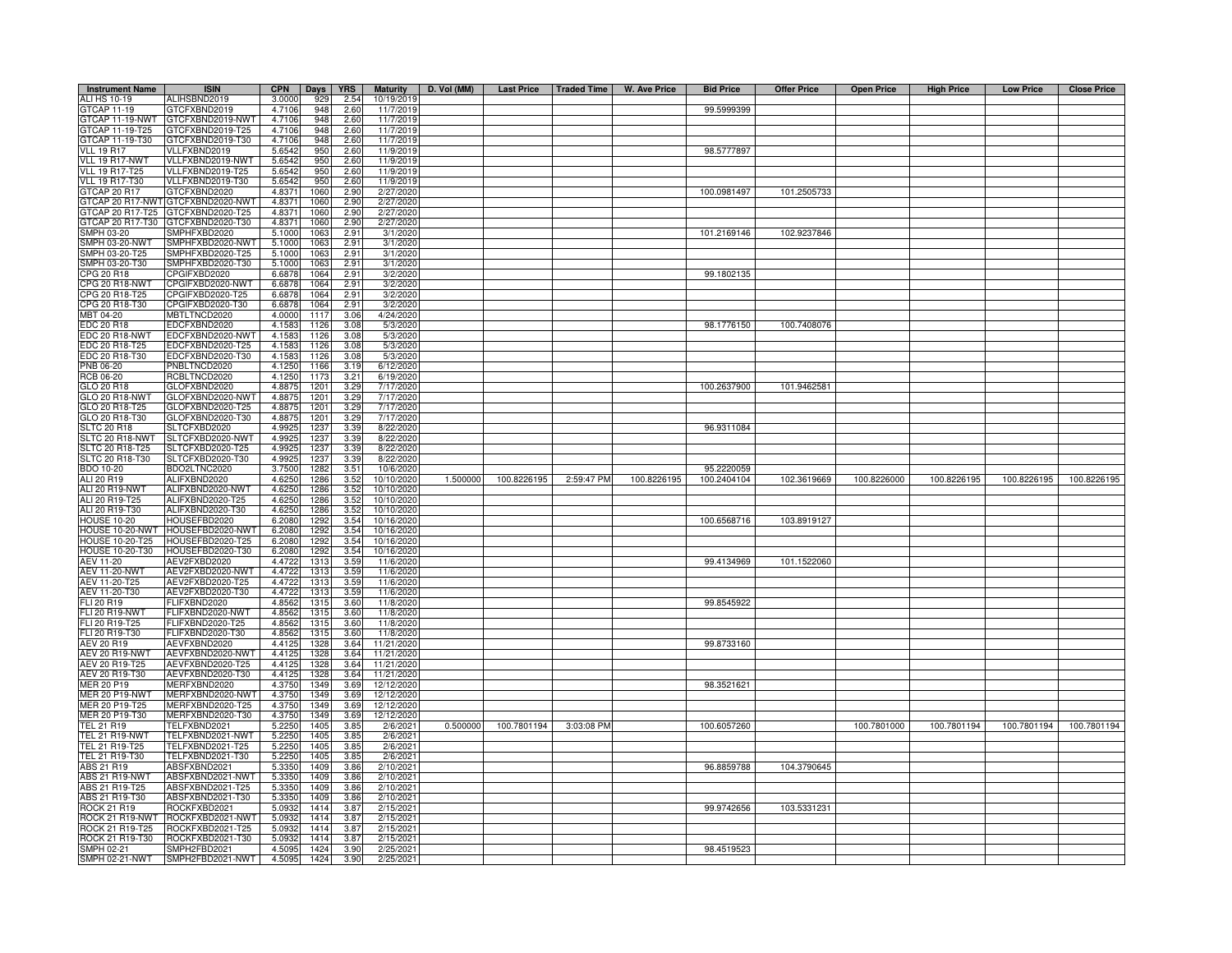| <b>Instrument Name</b>           | <b>ISIN</b>                        | <b>CPN</b>       | Days         | <b>YRS</b>    | <b>Maturity</b>       | D. Vol (MM) |             | Last Price   Traded Time | W. Ave Price | <b>Bid Price</b> | <b>Offer Price</b> | <b>Open Price</b> | <b>High Price</b> | <b>Low Price</b> | <b>Close Price</b> |
|----------------------------------|------------------------------------|------------------|--------------|---------------|-----------------------|-------------|-------------|--------------------------|--------------|------------------|--------------------|-------------------|-------------------|------------------|--------------------|
| SMPH 02-21-T25                   | MPH2FBD2021-T25                    | 4.5095           | 1424         | 3.90          | 2/25/202              |             |             |                          |              |                  |                    |                   |                   |                  |                    |
| SMPH 02-21-T30                   | SMPH2FBD2021-T30                   | 4.5095           | 1424         | 3.90          | 2/25/2021             |             |             |                          |              |                  |                    |                   |                   |                  |                    |
| <b>JGS 21 R19</b>                | JGSFXBND2021                       | 5.2442           | 1426         | 3.90          | 2/27/2021             | 1.000000    | 102.3479053 | 8:58:27 AM               | 102.3430146  | 101.9138990      | 104.0811570        | 98.8296300        | 102.3479053       | 102.3479053      | 102.3479053        |
| <b>JGS 21 R19-NWT</b>            | JGSFXBND2021-NWT                   | 5.2442           | 1426         | 3.90          | 2/27/2021             |             |             |                          |              |                  |                    |                   |                   |                  |                    |
| JGS 21 R19-T25                   | JGSFXBND2021-T25                   | 5.2442           | 1426         | 3.90          | 2/27/2021             |             |             |                          |              |                  |                    |                   |                   |                  |                    |
| JGS 21 R19-T30                   | JGSFXBND2021-T30                   | 5.2442           | 1426         | 3.90          | 2/27/2021             |             |             |                          |              |                  |                    |                   |                   |                  |                    |
| <b>SLI 21 R18</b>                | SLIFXBND2021                       | 6.7150           | 1449         | 3.97          | 3/22/2021             |             |             |                          |              | 99.9985040       |                    |                   |                   |                  |                    |
| SLI 21 R18-NWT                   | SLIFXBND2021-NWT                   | 6.7150           | 1449         | 3.97          | 3/22/2021             |             |             |                          |              |                  |                    |                   |                   |                  |                    |
| SLI 21 R18-T25                   | SLIFXBND2021-T25                   | 6.7150           | 1449         | 3.97          | 3/22/2021             |             |             |                          |              |                  |                    |                   |                   |                  |                    |
| SLI 21 R18-T30                   | SLIFXBND2021-T30                   | 6.7150           | 1449         | 3.97          | 3/22/2021             |             |             |                          |              |                  |                    |                   |                   |                  |                    |
| <b>MNTC 21 R19</b>               | MNTCFXBD2021                       | 5.0700           | 1458         | 3.99          | 3/31/202              |             |             |                          |              | 99.9817790       |                    |                   |                   |                  |                    |
| MNTC 21 R19-NWT                  | MNTCFXBD2021-NWT                   | 5.0700           | 1458         | 3.99          | 3/31/202              |             |             |                          |              |                  |                    |                   |                   |                  |                    |
| MNTC 21 R19-T25                  | MNTCFXBD2021-T25                   | 5.0700           | 1458         | 3.99          | 3/31/2021             |             |             |                          |              |                  |                    |                   |                   |                  |                    |
| MNTC 21 R19-T30                  | MNTCFXBD2021-T30                   | 5.0700           | 1458         | 3.99          | 3/31/2021             |             |             |                          |              |                  |                    |                   |                   |                  |                    |
| SMB 21 R19                       | SMBFXBND2021                       | 5.5000           | 1460         | 4.00          | 4/2/2021              |             |             |                          |              | 95.6836440       |                    |                   |                   |                  |                    |
| <b>SMB 21 R19-NWT</b>            | SMBFXBND2021-NWT                   | 5.5000           | 1460         | 4.00          | 4/2/2021              |             |             |                          |              |                  |                    |                   |                   |                  |                    |
| SMB 21 R19-T25                   | SMBFXBND2021-T25                   | 5.5000           | 1460         | 4.00          | 4/2/202               |             |             |                          |              |                  |                    |                   |                   |                  |                    |
| SMB 21 R19-T30                   | SMBFXBND2021-T30                   | 5.5000           | 1460         | 4.00          | 4/2/202               |             |             |                          |              |                  |                    |                   |                   |                  |                    |
| LBP 04-21                        | BPLTNCD2021                        | 3.7500           | 146          | 4.02          | 4/9/202               |             |             |                          |              |                  |                    |                   |                   |                  |                    |
| <b>VLL 21 R19</b>                | /LLFXBND2021                       | 5.9437           | 149          | 4.10          | 5/9/202               |             |             |                          |              | 96.6940865       |                    |                   |                   |                  |                    |
| VLL 21 R19-NWT                   | /LLFXBND2021-NWT                   | 5.9437           | 1497         | 4.10          | 5/9/202               |             |             |                          |              |                  |                    |                   |                   |                  |                    |
| <b>VLL 21 R19-T25</b>            | /LLFXBND2021-T25                   | 5.9437           | 1497         | 4.10          | 5/9/202               |             |             |                          |              |                  |                    |                   |                   |                  |                    |
| <b>VLL 21 R19-T30</b>            | VLLFXBND2021-T30                   | 5.9437           | 1497         | 4.10          | 5/9/202               |             |             |                          |              |                  |                    |                   |                   |                  |                    |
| AC 05-21                         | ACFXBOND2021                       | 6.8000           | 1500         | 4.11          | 5/12/202              |             |             |                          |              | 108.1905333      | 110.1587377        |                   |                   |                  |                    |
| AC 05-21-NWT                     | ACFXBOND2021-NWT                   | 6.8000           | 1500         | 4.11          | 5/12/202              |             |             |                          |              |                  |                    |                   |                   |                  |                    |
| AC 05-21-T25                     | ACFXBOND2021-T25                   | 6.8000           | 1500         | 4.11          | 5/12/202              |             |             |                          |              |                  |                    |                   |                   |                  |                    |
| AC 05-21-T30                     | ACFXBOND2021-T30                   | 6.8000           | 1500         | 4.11          | 5/12/202              |             |             |                          |              |                  |                    |                   |                   |                  |                    |
| SM 21 R19                        | SMICFXBD2021                       | 5.2958           | 1507         | 4.13          | 5/19/2021             |             |             |                          |              | 100.1614640      |                    |                   |                   |                  |                    |
| <b>SM 21 R19-NWT</b>             | SMICFXBD2021-NWT                   | 5.2958           | 1507         | 4.13          | 5/19/202              |             |             |                          |              |                  |                    |                   |                   |                  |                    |
| SM 21 R19-T25                    | SMICFXBD2021-T25                   | 5.2958           | 1507         | 4.13          | 5/19/2021             |             |             |                          |              |                  |                    |                   |                   |                  |                    |
| SM 21 R19-T30                    | SMICFXBD2021-T30                   | 5.2958           | 1507         | 4.13          | 5/19/2021             |             |             |                          |              |                  |                    |                   |                   |                  |                    |
| CHI 21 R19                       | CHIFXBND2021                       | 5.3200           | 152          | 4.18          | 6/6/202               |             |             |                          |              | 101.1849425      |                    |                   |                   |                  |                    |
| CHI 21 R19-NWT                   | CHIFXBND2021-NWT                   | 5.3200           | 1525         | 4.18          | 6/6/202               |             |             |                          |              |                  |                    |                   |                   |                  |                    |
| CHI 21 R19-T25                   | CHIFXBND2021-T25                   | 5.3200           | 152          | 4.18          | 6/6/202               |             |             |                          |              |                  |                    |                   |                   |                  |                    |
| CHI 21 R19-T30                   | CHIFXBND2021-T30                   | 5.3200           | 1525         | 4.18          | 6/6/202               |             |             |                          |              |                  |                    |                   |                   |                  |                    |
| SMCGP 21 R19                     | SMCGPFBD2021                       | 4.3458           | 1560         | 4.27          | 7/11/2021             |             |             |                          |              | 98.0644672       | 99.5961377         |                   |                   |                  |                    |
| SMCGP 21 R19-NWT                 | SMCGPFBD2021-NWT                   | 4.3458           | 1560         | 4.27          | 7/11/202              |             |             |                          |              |                  |                    |                   |                   |                  |                    |
| SMCGP 21 R19-T25                 | MCGPFBD2021-T25                    | 4.3458           | 1560         | 4.27          | 7/11/2021             |             |             |                          |              |                  |                    |                   |                   |                  |                    |
|                                  |                                    |                  |              |               |                       |             |             |                          |              |                  |                    |                   |                   |                  |                    |
| SMCGP 21 R19-T30<br>GTCAP 21 R19 | SMCGPFBD2021-T30<br>GTCFXBND2021   | 4.3458<br>5.1965 | 1560<br>1587 | 4.27<br>4.34  | 7/11/2021<br>8/7/2021 |             |             |                          |              | 97.8833416       |                    |                   |                   |                  |                    |
| GTCAP 21 R19-NWT                 | GTCFXBND2021-NWT                   | 5.1965           | 1587         | 4.34          | 8/7/2021              |             |             |                          |              |                  |                    |                   |                   |                  |                    |
| GTCAP 21 R19-T25                 | GTCFXBND2021-T25                   | 5.1965           | 1587         | 4.34          | 8/7/2021              |             |             |                          |              |                  |                    |                   |                   |                  |                    |
| GTCAP 21 R19-T30                 | GTCFXBND2021-T30                   | 5.1965           | 1587         | 4.34          | 8/7/2021              |             |             |                          |              |                  |                    |                   |                   |                  |                    |
| MPH 21 R19                       | MPHFXBD2021                        |                  | 161.         | 4.41          | 9/1/202               |             |             |                          |              | 98.8323453       |                    |                   |                   |                  |                    |
| MPH 21 R19-NWT                   | MPHFXBD2021-NWT                    | 5.2006<br>5.2006 | 161          | 4.41          | 9/1/202               |             |             |                          |              |                  |                    |                   |                   |                  |                    |
|                                  |                                    |                  |              | $4.4^{\circ}$ |                       |             |             |                          |              |                  |                    |                   |                   |                  |                    |
| MPH 21 R19-T25<br>MPH 21 R19-T30 | MPHFXBD2021-T25<br>MPHFXBD2021-T30 | 5.2006<br>5.2006 | 1612<br>1612 | 4.41          | 9/1/202<br>9/1/202    |             |             |                          |              |                  |                    |                   |                   |                  |                    |
| CPG 21 R20                       | CPGIFXBD2021                       | 6.9758           | 1613         | 4.42          | 9/2/202               |             |             |                          |              | 99.9053760       |                    |                   |                   |                  |                    |
|                                  |                                    |                  |              | 4.42          |                       |             |             |                          |              |                  |                    |                   |                   |                  |                    |
| CPG 21 R20-NWT                   | CPGIFXBD2021-NWT                   | 6.9758           | 161          |               | 9/2/202               |             |             |                          |              |                  |                    |                   |                   |                  |                    |
| CPG 21 R20-T25                   | CPGIFXBD2021-T25                   | 6.9758           | 1613         | 4.42          | 9/2/202               |             |             |                          |              |                  |                    |                   |                   |                  |                    |
| CPG 21 R20-T30                   | CPGIFXBD2021-T30                   | 6.9758           | 1613         | 4.42          | 9/2/202               |             |             |                          |              |                  |                    |                   |                   |                  |                    |
| AP 21 R19                        | APCFXBND2021                       | 5.2050           | 1621         | 4.44          | 9/10/2021             |             |             |                          |              | 98.8440673       |                    |                   |                   |                  |                    |
| AP 21 R19-NWT                    | APCFXBND2021-NWT                   | 5.2050           | 1621         | 4.44          | 9/10/2021             |             |             |                          |              |                  |                    |                   |                   |                  |                    |
| AP 21 R19-T25                    | APCFXBND2021-T25                   | 5.2050           | 1621         | 4.44          | 9/10/202              |             |             |                          |              |                  |                    |                   |                   |                  |                    |
| AP 21 R19-T30                    | APCFXBND2021-T30                   | 5.2050           | 1621         | 4.44          | 9/10/202              | 19.015000   | 94.9680242  |                          |              | 95.1616126       | 99.7011995         | 100.0648000       | 98.3654188        | 94.9680242       | 94.9680242         |
| PCOR 21 R19                      | CORFXBD2021                        | 4.0032           | 1668         | 4.57          | 10/27/2021            |             |             | 3:38:47 PM               |              |                  |                    |                   |                   |                  |                    |
| PCOR 21 R19-NWT                  | PCORFXBD2021-NWT                   | 4.0032           | 1668         | 4.57          | 10/27/2021            |             |             |                          |              |                  |                    |                   |                   |                  |                    |
| PCOR 21 R19-T25                  | PCORFXBD2021-T25                   | 4.0032           | 1668         | 4.57          | 10/27/2021            |             |             |                          |              |                  |                    |                   |                   |                  |                    |
| PCOR 21 R19-T30                  | PCORFXBD2021-T30                   | 4.0032           | 1668         | 4.57          | 10/27/2021            |             |             |                          |              |                  |                    |                   |                   |                  |                    |
| MBT 11-21                        | MBTLTNCD2021                       | 4.2500           | 1693         | 4.64          | 11/21/2021            |             |             |                          |              |                  |                    |                   |                   |                  |                    |
| FLI 21 R20                       | FLIFXBND2021                       | 5.4000           | 1706         | 4.67          | 12/4/2021             |             |             |                          |              | 100.4093151      | 104.6295658        |                   |                   |                  |                    |
| <b>FLI 21 R20-NWT</b>            | FLIFXBND2021-NWT                   | 5.4000           | 1706         | 4.67          | 12/4/2021             |             |             |                          |              |                  |                    |                   |                   |                  |                    |
| FLI 21 R20-T25                   | FLIFXBND2021-T25                   | 5.4000           | 1706         | 4.67          | 12/4/2021             |             |             |                          |              |                  |                    |                   |                   |                  |                    |
| FLI 21 R20-T30                   | FLIFXBND2021-T30                   | 5.4000           | 1706         | 4.67          | 12/4/2021             |             |             |                          |              |                  |                    |                   |                   |                  |                    |
| RLC 02-22                        | RLCFXBND2022                       | 4.8000           | 1787         | 4.89          | 2/23/2022             |             |             |                          |              | 99.1368776       | 102.1791812        |                   |                   |                  |                    |
| <b>RLC 02-22-NWT</b>             | RLCFXBND2022-NWT                   | 4.8000           | 1787         | 4.89          | 2/23/2022             |             |             |                          |              |                  |                    |                   |                   |                  |                    |
| RLC 02-22-T25                    | RLCFXBND2022-T25                   | 4.8000           | 1787         | 4.89          | 2/23/2022             |             |             |                          |              |                  |                    |                   |                   |                  |                    |
| RLC 02-22-T30                    | RLCFXBND2022-T30                   | 4.8000           | 1787         | 4.89          | 2/23/2022             |             |             |                          |              |                  |                    |                   |                   |                  |                    |
| <b>SMC 22 R20</b>                | SMCFXBND2022                       | 4.8243           | 1793         | 4.91          | 3/1/202               |             |             |                          |              | 95.5437354       |                    |                   |                   |                  |                    |
| SMC 22 R20-NWT                   | SMCFXBND2022-NWT                   | 4.8243           | 1793         | 4.9           | 3/1/202               |             |             |                          |              |                  |                    |                   |                   |                  |                    |
| SMC 22 R20-T25                   | MCFXBND2022-T25                    | 4.8243           | 1793         | 4.9           | 3/1/202               |             |             |                          |              |                  |                    |                   |                   |                  |                    |
| SMC 22 R20-T30                   | MCFXBND2022-T30                    | 4.8243           | 1793         | 4.9           | 3/1/202               |             |             |                          |              |                  |                    |                   |                   |                  |                    |
| SMB 22 R19                       | SMBFXBND2022                       | 6.6000           | 1825         | 5.00          | 4/2/202               |             |             |                          |              | 97.3149726       | 107.4546293        |                   |                   |                  |                    |
| <b>SMB 22 R19-NWT</b>            | SMBFXBND2022-NWT                   | 6.6000           | 1825         | 5.00          | 4/2/202               |             |             |                          |              |                  |                    |                   |                   |                  |                    |
| SMB 22 R19-T25                   | SMBFXBND2022-T25                   | 6.6000           | 1825         | 5.00          | 4/2/2022              |             |             |                          |              |                  |                    |                   |                   |                  |                    |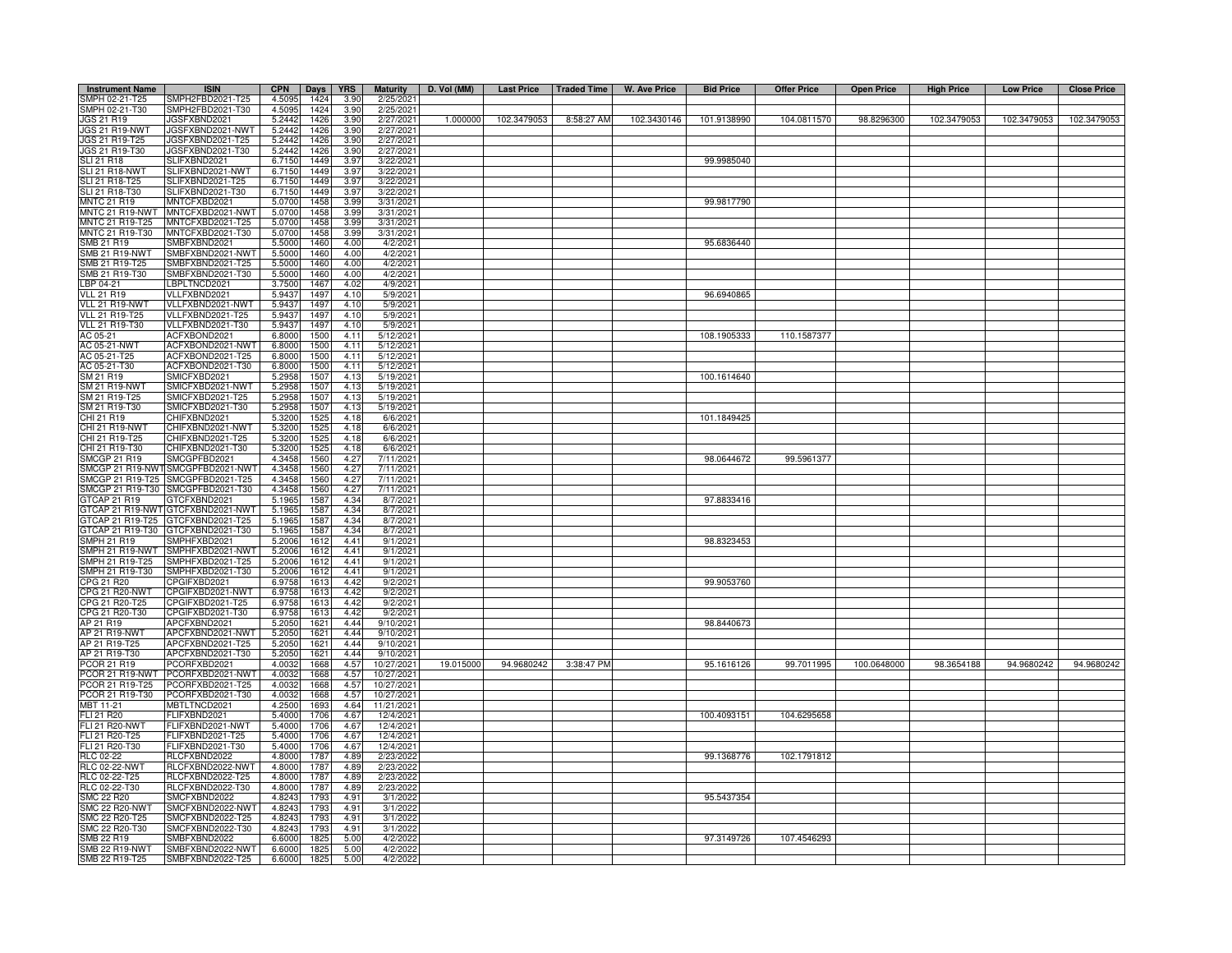| <b>Instrument Name</b>           | <b>ISIN</b>                          | <b>CPN</b>       | Days         | <b>YRS</b>   | <b>Maturity</b>          | D. Vol (MM) |            |             | Last Price   Traded Time   W. Ave Price | <b>Bid Price</b> | <b>Offer Price</b> | <b>Open Price</b> | <b>High Price</b> | <b>Low Price</b> | <b>Close Price</b> |
|----------------------------------|--------------------------------------|------------------|--------------|--------------|--------------------------|-------------|------------|-------------|-----------------------------------------|------------------|--------------------|-------------------|-------------------|------------------|--------------------|
| SMB 22 R19-T30                   | SMBFXBND2022-T30                     | 6.6000           | 1825         | 5.00         | 4/2/2022                 |             |            |             |                                         |                  |                    |                   |                   |                  |                    |
| ALI 22 R19                       | ALIFXBND2022                         | 6.0000           | 1850         | 5.07         | 4/27/2022                |             |            |             |                                         | 102.1803260      | 107.6624411        |                   |                   |                  |                    |
| ALI 22 R19-NWT                   | ALIFXBND2022-NWT                     | 6.0000           | 1850         | 5.07         | 4/27/2022                |             |            |             |                                         |                  |                    |                   |                   |                  |                    |
| ALI 22 R19-T25                   | ALIFXBND2022-T25                     | 6.0000           | 1850         | 5.07         | 4/27/2022                |             |            |             |                                         |                  |                    |                   |                   |                  |                    |
| ALI 22 R19-T30                   | ALIFXBND2022-T30                     | 6.0000           | 1850         | 5.07         | 4/27/2022                |             |            |             |                                         |                  |                    |                   |                   |                  |                    |
| ALI 22 4.5                       | ALI2FXBD2022                         | 4.5000           | 1852         | 5.07         | 4/29/2022                |             |            |             |                                         | 98.2193155       | 100.8998198        |                   |                   |                  |                    |
| <b>ALI 22 4.5-NWT</b>            | ALI2FXBD2022-NWT                     | 4.5000           | 185          | 5.07         | 4/29/2022                |             |            |             |                                         |                  |                    |                   |                   |                  |                    |
| ALI 22 4.5-T25                   | ALI2FXBD2022-T25                     | 4.5000           | 185          | 5.07         | 4/29/2022                |             |            |             |                                         |                  |                    |                   |                   |                  |                    |
| ALI 22 4.5-T30                   | ALI2FXBD2022-T30                     | 4.5000           | 185          | 5.07         | 4/29/2022                |             |            |             |                                         |                  |                    |                   |                   |                  |                    |
| PSB 04-22                        | PSBLTNCD2022                         | 3.5000           | 185          | 5.07         | 4/30/2022                |             |            |             |                                         |                  |                    |                   |                   |                  |                    |
| CHIB 05-22                       | CHIBLTNC2022                         | 3.2500           | 187          | 5.12         | 5/18/2022                |             |            |             |                                         |                  |                    |                   |                   |                  |                    |
| <b>SLTC 22 R20</b>               | SLTCFXBD2022                         | 5.5796           | 187          | 5.13         | 5/22/202                 |             |            |             |                                         | 100.3516998      | 105.8670404        |                   |                   |                  |                    |
| SLTC 22 R20-NWT                  | SLTCFXBD2022-NWT                     | 5.5796           | 1875         | 5.13         | 5/22/2022                |             |            |             |                                         |                  |                    |                   |                   |                  |                    |
| SLTC 22 R20-T25                  | SLTCFXBD2022-T25                     | 5.5796           | 187          | 5.13         | 5/22/2022                |             |            |             |                                         |                  |                    |                   |                   |                  |                    |
| SLTC 22 R20-T30                  | SLTCFXBD2022-T30                     | 5.5796           | 187          | 5.13         | 5/22/2022                |             |            |             |                                         |                  |                    |                   |                   |                  |                    |
| PNB 06-22                        | PNBLTNCD2022                         | 3.2500           | 1890         | 5.17         | 6/6/2022                 |             |            |             |                                         |                  |                    |                   |                   |                  |                    |
| <b>HOUSE 22 R20</b>              | HOUSEFBD2022                         | 6.1310           | 193          | 5.28         | 7/16/2022                |             |            |             |                                         | 98.3588387       |                    |                   |                   |                  |                    |
|                                  | HOUSE 22 R20-NWT HOUSEFBD2022-NWT    | 6.1310           | 1930         | 5.28         | 7/16/2022                |             |            |             |                                         |                  |                    |                   |                   |                  |                    |
|                                  | HOUSE 22 R20-T25 HOUSEFBD2022-T25    | 6.1310           | 1930         | 5.28         | 7/16/2022                |             |            |             |                                         |                  |                    |                   |                   |                  |                    |
|                                  | HOUSE 22 R20-T30 HOUSEFBD2022-T30    | 6.1310           | 1930         | 5.28         | 7/16/2022                |             |            |             |                                         |                  |                    |                   |                   |                  |                    |
| SM 22 R19                        | SMICFXBD2022                         | 6.9442           | 1930         | 5.28         | 7/16/2022                |             |            |             |                                         | 110.1416001      | 111.3760452        |                   |                   |                  |                    |
| <b>SM 22 R19-NWT</b>             | SMICFXBD2022-NWT                     | 6.9442           | 1930         | 5.28         | 7/16/2022                |             |            |             |                                         |                  |                    |                   |                   |                  |                    |
| SM 22 R19-T25                    | SMICFXBD2022-T25                     | 6.9442           | 1930         | 5.28         | 7/16/2022                |             |            |             |                                         |                  |                    |                   |                   |                  |                    |
| SM 22 R19-T30                    | MICFXBD2022-T30                      | 6.9442           | 1930<br>1951 | 5.28         | 7/16/202                 |             |            |             |                                         | 100.0243037      |                    |                   |                   |                  |                    |
| AEV 22 R20<br>AEV 22 R20-NWT     | AEVFXBND2022<br>AEVFXBND2022-NWT     | 5.0056           | 1951         | 5.34         | 8/6/2022                 |             |            |             |                                         |                  |                    |                   |                   |                  |                    |
| AEV 22 R20-T25                   | AEVFXBND2022-T25                     | 5.0056           | 1951         | 5.34         | 8/6/2022<br>8/6/2022     |             |            |             |                                         |                  |                    |                   |                   |                  |                    |
| AEV 22 R20-T30                   | AEVFXBND2022-T30                     | 5.0056           | 1951         | 5.34         |                          |             |            |             |                                         |                  |                    |                   |                   |                  |                    |
| <b>FLI 22 R20</b>                | FLIFXBND2022                         | 5.0056           | 196          | 5.34         | 8/6/2022<br>8/20/2022    |             |            |             |                                         | 102.6240360      | 105.0499525        |                   |                   |                  |                    |
| <b>FLI 22 R20-NWT</b>            | FLIFXBND2022-NWT                     | 5.356<br>5.3567  | 1965         | 5.38<br>5.38 | 8/20/2022                |             |            |             |                                         |                  |                    |                   |                   |                  |                    |
| FLI 22 R20-T25                   | FLIFXBND2022-T25                     | 5.3567           | 1965         | 5.38         | 8/20/2022                |             |            |             |                                         |                  |                    |                   |                   |                  |                    |
| FLI 22 R20-T30                   | FLIFXBND2022-T30                     | 5.3567           | 196          | 5.38         | 8/20/2022                |             |            |             |                                         |                  |                    |                   |                   |                  |                    |
| EW 09-22                         | <b>EWBLTNCD2022</b>                  | 4.0000           | 1997         | 5.47         | 9/21/2022                |             |            |             |                                         |                  |                    |                   |                   |                  |                    |
| GTCAP 23 R20                     | GTCFXBND2023                         | 5.0937           | 2156         | 5.90         | 2/27/2023                |             |            |             |                                         | 95.5224535       |                    |                   |                   |                  |                    |
| GTCAP 23 R20-NWT                 | GTCFXBND2023-NWT                     | 5.093            | 2156         | 5.90         | 2/27/2023                |             |            |             |                                         |                  |                    |                   |                   |                  |                    |
| GTCAP 23 R20-T25                 | GTCFXBND2023-T25                     | 5.093            | 2156         | 5.90         | 2/27/2023                |             |            |             |                                         |                  |                    |                   |                   |                  |                    |
| GTCAP 23 R20-T30                 | GTCFXBND2023-T30                     | 5.093            | 2156         | 5.90         | 2/27/202                 |             |            |             |                                         |                  |                    |                   |                   |                  |                    |
| EDC 23 R19                       | EDCFXBND2023                         | 4.7312           | 222          | 6.08         | 5/3/2023                 |             |            |             |                                         | 99.1172579       |                    |                   |                   |                  |                    |
| EDC 23 R19-NWT                   | EDCFXBND2023-NWT                     | 4.7312           | 222          | 6.08         | 5/3/2023                 |             |            |             |                                         |                  |                    |                   |                   |                  |                    |
| EDC 23 R19-T25                   | EDCFXBND2023-T25                     | 4.7312           | 222          | 6.08         | 5/3/2023                 |             |            |             |                                         |                  |                    |                   |                   |                  |                    |
| EDC 23 R19-T30                   | EDCFXBND2023-T30                     | 4.7312           | 222          | 6.08         | 5/3/2023                 |             |            |             |                                         |                  |                    |                   |                   |                  |                    |
| AC 23 R22                        | ACFXBOND2023                         | 3.9200           | 2286         | 6.26         | 7/7/2023                 |             |            |             |                                         | 91.6785008       | 97.3853395         |                   |                   |                  |                    |
| <b>AC 23 R22-NWT</b>             | ACFXBOND2023-NWT                     | 3.9200           | 2286         | 6.26         | 7/7/2023                 |             |            |             |                                         |                  |                    |                   |                   |                  |                    |
| AC 23 R22-T25                    | ACFXBOND2023-T25                     | 3.9200           | 228          | 6.26         | 7/7/2023                 |             |            |             |                                         |                  |                    |                   |                   |                  |                    |
| AC 23 R22-T30                    | ACFXBOND2023-T30                     | 3.9200           | 2286         | 6.26         | 7/7/2023                 |             |            |             |                                         |                  |                    |                   |                   |                  |                    |
| <b>SMCGP 23 R21</b>              | SMCGPFBD2023                         | 4.7575           | 2290         | 6.27         | 7/11/2023                |             |            |             |                                         | 97.3818601       |                    |                   |                   |                  |                    |
| SMCGP 23 R21-NW                  | SMCGPFBD2023-NWT                     | 4.7575           | 2290         | 6.27         | 7/11/2023                |             |            |             |                                         |                  |                    |                   |                   |                  |                    |
| SMCGP 23 R21-T25                 | MCGPFBD2023-T25                      | 4.7575           | 2290         | 6.27         | 7/11/2023                |             |            |             |                                         |                  |                    |                   |                   |                  |                    |
| SMCGP 23 R21-T30                 | SMCGPFBD2023-T30                     | 4.757            | 2290         | 6.27         | 7/11/202                 |             |            |             |                                         |                  |                    |                   |                   |                  |                    |
| GLO 23 R20                       | GLOFXBND2023                         | 5.2792           | 2296         | 6.29         | 7/17/2023                |             |            |             |                                         | 101.4975611      |                    |                   |                   |                  |                    |
| GLO 23 R20-NWT                   | GLOFXBND2023-NWT                     | 5.2792           | 2296         | 6.29         | 7/17/2023                |             |            |             |                                         |                  |                    |                   |                   |                  |                    |
| GLO 23 R20-T25                   | GLOFXBND2023-T25                     | 5.2792           | 2296         | 6.29         | 7/17/2023                |             |            |             |                                         |                  |                    |                   |                   |                  |                    |
| GLO 23 R20-T30                   | GLOFXBND2023-T30                     | 5.2792           | 2296         | 6.29         | 7/17/2023                |             |            |             |                                         |                  |                    |                   |                   |                  |                    |
| MBT 09-23                        | MBTLTNCD2023                         | 3.5000           | 2360         | 6.46         | 9/19/2023                |             |            |             |                                         |                  |                    |                   |                   |                  |                    |
| ALI 23 R22                       | ALIFXBND2023                         | 3.8915           | 2378         | 6.51         | 10/7/2023                | 4.000000    | 96.8723846 | 10:57:32 AM |                                         | 93.6385850       | 96.8723846         | 100.0610000       | 96.8723846        | 96.8723846       | 96.8723846         |
| ALI 23 R22-NWT                   | ALIFXBND2023-NWT                     | 3.8915           | 2378         | 6.51         | 10/7/2023                |             |            |             |                                         |                  |                    |                   |                   |                  |                    |
| ALI 23 R22-T25                   | ALIFXBND2023-T25                     | 3.8915           | 2378         | 6.51         | 10/7/2023                |             |            |             |                                         |                  |                    |                   |                   |                  |                    |
| ALI 23 R22-T30                   | ALIFXBND2023-T30                     | 3.8915           | 2378         | 6.51         | 10/7/2023                |             |            |             |                                         |                  |                    |                   |                   |                  |                    |
| PCOR 23 R21                      | PCORFXBD2023                         | 4.5219           | 239          | 6.57         | 10/27/2023               | 0.270000    | 93.8453316 | 2:25:09 PM  | 93.8453316                              | 92.0247408       | 101.5496756        | 93.8453300        | 93.8453316        | 93.8453316       | 93.8453316         |
| PCOR 23 R21-NWT                  | PCORFXBD2023-NWT                     | 4.5219           | 2398         | 6.57         | 10/27/2023               |             |            |             |                                         |                  |                    |                   |                   |                  |                    |
| PCOR 23 R21-T25                  | PCORFXBD2023-T25                     | 4.5219           | 2398         | 6.57         | 10/27/2023               |             |            |             |                                         |                  |                    |                   |                   |                  |                    |
| PCOR 23 R21-T30                  | PCORFXBD2023-T30                     | 4.5219           | 2398         | 6.57         | 10/27/2023               |             |            |             |                                         |                  |                    |                   |                   |                  |                    |
| FLI 23 R20                       | FLIFXBND2023                         | 5.4333           | 2410         | 6.60         | 11/8/2023                |             |            |             |                                         | 99.6308411       |                    |                   |                   |                  |                    |
| FLI 23 R20-NWT                   | FLIFXBND2023-NWT                     | 5.4333           | 2410         | 6.60         | 11/8/2023                |             |            |             |                                         |                  |                    |                   |                   |                  |                    |
| FLI 23 R20-T25                   | FLIFXBND2023-T25                     | 5.4333           | 2410         | 6.60         | 11/8/2023                |             |            |             |                                         |                  |                    |                   |                   |                  |                    |
| FLI 23 R20-T30                   | FLIFXBND2023-T30                     | 5.4333           | 2410         | 6.60         | 11/8/2023                |             |            |             |                                         |                  |                    |                   |                   |                  |                    |
| <b>AEV 23 R20</b>                | AEVFXBND2023                         | 4.6188           | 2423         | 6.63         | 11/21/2023               |             |            |             |                                         | 95.1280493       |                    |                   |                   |                  |                    |
| AEV 23 R20-NWT                   | AEVFXBND2023-NWT<br>AEVFXBND2023-T25 | 4.6188           | 2423         | 6.63<br>6.63 | 11/21/2023               |             |            |             |                                         |                  |                    |                   |                   |                  |                    |
| AEV 23 R20-T25<br>AEV 23 R20-T30 | AEVFXBND2023-T30                     | 4.6188<br>4.6188 | 242<br>242   | 6.63         | 11/21/2023<br>11/21/2023 |             |            |             |                                         |                  |                    |                   |                   |                  |                    |
| SM 23 R21                        | SMICFXBD2023                         | 5.1590           | 2441         | 6.68         | 12/9/2023                | 1.000000    | 98.1066876 | 3:55:21 PM  | 98.1066876                              | 98.1061407       |                    | 92.9139100        | 98.1066876        | 98.1066876       | 98.1066876         |
| <b>SM 23 R21-NWT</b>             | MICFXBD2023-NWT                      | 5.1590           | 2441         | 6.68         | 12/9/2023                |             |            |             |                                         |                  |                    |                   |                   |                  |                    |
| SM 23 R21-T25                    | SMICFXBD2023-T25                     | 5.1590           | 2441         | 6.68         | 12/9/2023                |             |            |             |                                         |                  |                    |                   |                   |                  |                    |
| SM 23 R21-T30                    | SMICFXBD2023-T30                     | 5.1590           | 2441         | 6.68         | 12/9/202                 |             |            |             |                                         |                  |                    |                   |                   |                  |                    |
| FDC 24 R21                       | FDCFXBND2024                         | 6.1458           | 2487         | 6.81         | 1/24/2024                |             |            |             |                                         | 105.9818928      | 106.5757183        |                   |                   |                  |                    |
|                                  |                                      |                  |              |              |                          |             |            |             |                                         |                  |                    |                   |                   |                  |                    |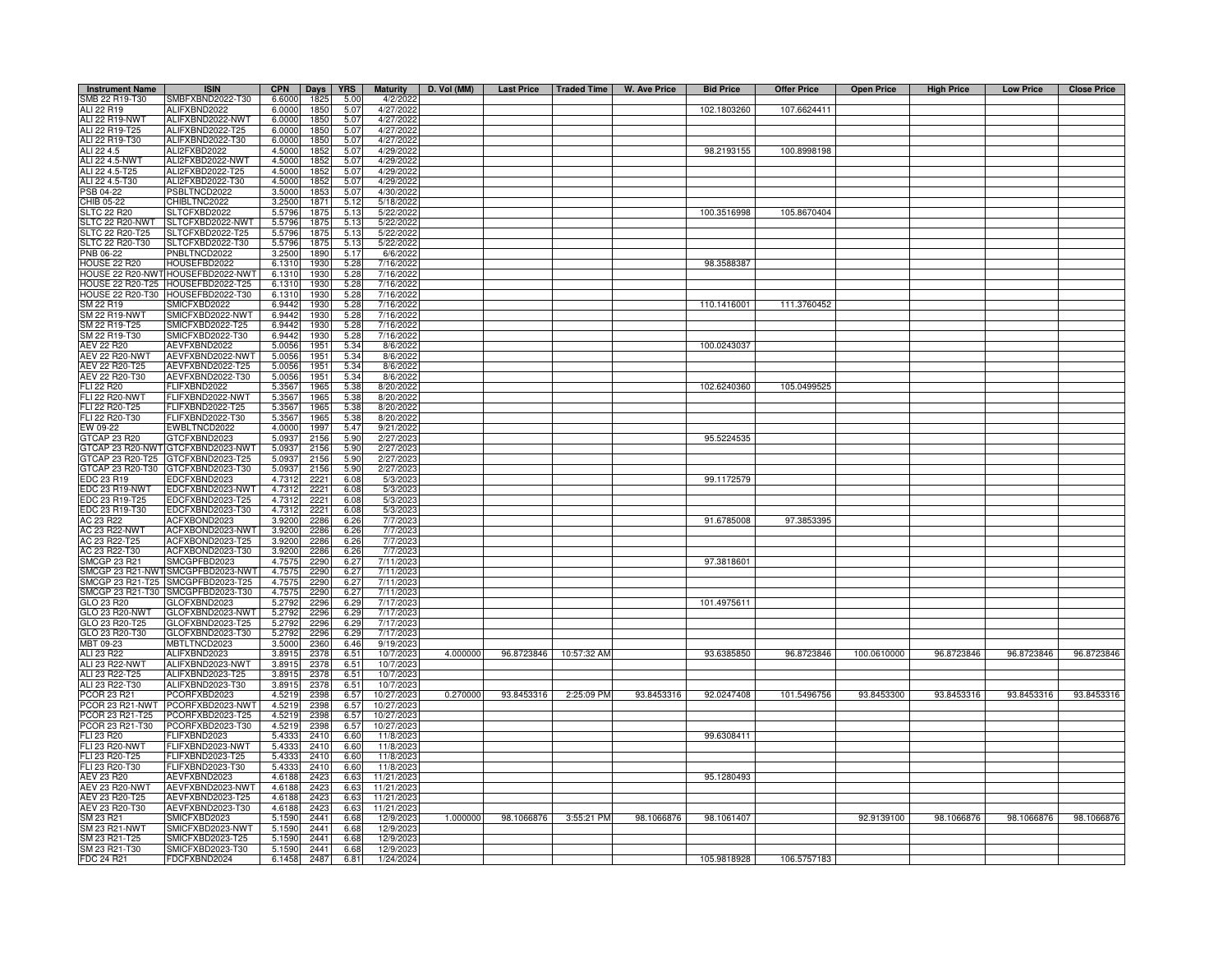| <b>Instrument Name</b>                | <b>ISIN</b>                             | <b>CPN</b>       | Days         | <b>YRS</b>   | <b>Maturity</b>        | D. Vol (MM) |             |                          | Last Price   Traded Time   W. Ave Price | <b>Bid Price</b> | <b>Offer Price</b> | <b>Open Price</b> | <b>High Price</b> | <b>Low Price</b> | <b>Close Price</b> |
|---------------------------------------|-----------------------------------------|------------------|--------------|--------------|------------------------|-------------|-------------|--------------------------|-----------------------------------------|------------------|--------------------|-------------------|-------------------|------------------|--------------------|
| <b>FDC 24 R21-NWT</b>                 | FDCFXBND2024-NWT                        | 6.1458           | 2487         | 6.81         | 1/24/2024              |             |             |                          |                                         |                  |                    |                   |                   |                  |                    |
| FDC 24 R21-T25                        | FDCFXBND2024-T25                        | 6.1458           | 2487         | 6.81         | 1/24/2024              |             |             |                          |                                         |                  |                    |                   |                   |                  |                    |
| FDC 24 R21-T30<br>ALI 24 R20          | DCFXBND2024-T30                         | 6.1458           | 2487<br>2493 | 6.81         | 1/24/2024              |             |             |                          |                                         | 98.5740331       | 102.9040474        |                   |                   |                  |                    |
| <b>ALI 24 R20-NWT</b>                 | ALIFXBND2024<br>ALIFXBND2024-NWT        | 5.0000<br>5.0000 | 2493         | 6.83<br>6.83 | 1/30/2024<br>1/30/2024 |             |             |                          |                                         |                  |                    |                   |                   |                  |                    |
| ALI 24 R20-T25                        | ALIFXBND2024-T25                        | 5.0000           | 2493         | 6.83         | 1/30/2024              |             |             |                          |                                         |                  |                    |                   |                   |                  |                    |
| ALI 24 R20-T30                        | ALIFXBND2024-T30                        | 5.0000           | 2493         | 6.83         | 1/30/2024              |             |             |                          |                                         |                  |                    |                   |                   |                  |                    |
| <b>TEL 24 R21</b>                     | TELFXBND2024                            | 5.2813           | 2500         | 6.84         | 2/6/2024               |             |             |                          |                                         | 100.7511138      |                    |                   |                   |                  |                    |
| <b>TEL 24 R21-NWT</b>                 | TELFXBND2024-NWT                        | 5.2813           | 2500         | 6.84         | 2/6/202                |             |             |                          |                                         |                  |                    |                   |                   |                  |                    |
| TEL 24 R21-T25                        | FELFXBND2024-T25                        | 5.2813           | 2500         | 6.84         | 2/6/2024               |             |             |                          |                                         |                  |                    |                   |                   |                  |                    |
| TEL 24 R21-T30                        | TELFXBND2024-T30                        | 5.2813           | 2500         | 6.84         | 2/6/2024               |             |             |                          |                                         |                  |                    |                   |                   |                  |                    |
| <b>JGS 24 R20</b><br>JGS 24 R20-NWT   | JGSFXBND2024<br>JGSFXBND2024-NWT        | 5.3000<br>5.3000 | 252<br>2521  | 6.90<br>6.90 | 2/27/2024<br>2/27/2024 |             |             |                          |                                         | 98.8586955       |                    |                   |                   |                  |                    |
| JGS 24 R20-T25                        | JGSFXBND2024-T25                        | 5.3000           | 2521         | 6.90         | 2/27/2024              |             |             |                          |                                         |                  |                    |                   |                   |                  |                    |
| JGS 24 R20-T30                        | JGSFXBND2024-T30                        | 5.3000           | 2521         | 6.90         | 2/27/2024              |             |             |                          |                                         |                  |                    |                   |                   |                  |                    |
| <b>SMC 24 R22</b>                     | SMCFXBND2024                            | 5.2840           | 2524         | 6.91         | 3/1/2024               | 48.600000   |             | 100.0210529  12:08:25 PM |                                         | 94.6099631       | 100.0440968        | 100.0211000       | 100.1940320       | 100.0210529      | 100.0210529        |
| SMC 24 R22-NWT                        | SMCFXBND2024-NWT                        | 5.2840           | 2524         | 6.91         | 3/1/202                |             |             |                          |                                         |                  |                    |                   |                   |                  |                    |
| MC 24 R22-T25                         | MCFXBND2024-T25                         | 5.2840           | 2524         | 6.91         | 3/1/2024               |             |             |                          |                                         |                  |                    |                   |                   |                  |                    |
| MC 24 R22-T30<br>STIESG 24 R22        | MCFXBND2024-T30                         | 5.2840           | 2524<br>2546 | 6.91         | 3/1/202<br>3/23/2024   |             |             |                          |                                         | 99.9989681       | 101.0513097        |                   |                   |                  |                    |
| STIESG 24 R22-NW                      | STIGFXBD2024<br>STIGFXBD2024-NWT        | 5.8085<br>5.8085 | 2546         | 6.97<br>6.97 | 3/23/202               |             |             |                          |                                         |                  |                    |                   |                   |                  |                    |
| STIESG 24 R22-T25                     | TIGFXBD2024-T25                         | 5.8085           | 2546         | 6.97         | 3/23/202               |             |             |                          |                                         |                  |                    |                   |                   |                  |                    |
| STIESG 24 R22-T30                     | STIGFXBD2024-T30                        | 5.8085           | 2546         | 6.97         | 3/23/2024              |             |             |                          |                                         |                  |                    |                   |                   |                  |                    |
| MEG 24 R22                            | MEGFXBND2024                            | 5.3535           | 2551         | 6.98         | 3/28/2024              | 2.000000    | 100.5978792 | 3:19:01 PM               | 100.5978792                             | 100.3080571      | 100.5978792        | 135.5555000       | 100.5978792       | 100.5978792      | 100.5978792        |
| <b>MEG 24 R22-NWT</b>                 | MEGFXBND2024-NWT                        | 5.3535           | 2551         | 6.98         | 3/28/2024              |             |             |                          |                                         |                  |                    |                   |                   |                  |                    |
| MEG 24 R22-T25                        | MEGFXBND2024-T25                        | 5.3535           | 2551         | 6.98         | 3/28/2024              |             |             |                          |                                         |                  |                    |                   |                   |                  |                    |
| MEG 24 R22-T30                        | MEGFXBND2024-T30                        | 5.3535           | 2551         | 6.98         | 3/28/2024              |             |             |                          |                                         |                  |                    |                   |                   |                  |                    |
| <b>MNTC 24 R21</b>                    | <b>MNTCFXBD2024</b>                     | 5.5000           | 2554         | 6.99         | 3/31/2024              |             |             |                          |                                         | 99.9996981       |                    |                   |                   |                  |                    |
| MNTC 24 R21-NWT<br>MNTC 24 R21-T25    | MNTCFXBD2024-NWT<br>MNTCFXBD2024-T25    | 5.5000<br>5.5000 | 2554<br>2554 | 6.99<br>6.99 | 3/31/202<br>3/31/2024  |             |             |                          |                                         |                  |                    |                   |                   |                  |                    |
| MNTC 24 R21-T30                       | MNTCFXBD2024-T30                        | 5.5000           | 2554         | 6.99         | 3/31/2024              |             |             |                          |                                         |                  |                    |                   |                   |                  |                    |
| SMB 24 R21                            | MBFXBND2024                             | 6.0000           | 2556         | 7.00         | 4/2/2024               |             |             |                          |                                         | 98.6001380       |                    |                   |                   |                  |                    |
| <b>SMB 24 R21-NWT</b>                 | MBFXBND2024-NWT                         | 6.0000           | 2556         | 7.00         | 4/2/2024               |             |             |                          |                                         |                  |                    |                   |                   |                  |                    |
| SMB 24 R21-T25                        | MBFXBND2024-T25                         | 6.0000           | 2556         | 7.00         | 4/2/202                |             |             |                          |                                         |                  |                    |                   |                   |                  |                    |
| SMB 24 R21-T30                        | MBFXBND2024-T30                         | 6.0000           | 2556         | 7.00         | 4/2/2024               |             |             |                          |                                         |                  |                    |                   |                   |                  |                    |
| SM 24 R21                             | <b>SMICFXBD2024</b>                     | 5.6125           | 2603         | 7.13         | 5/19/202               |             |             |                          |                                         | 100.6487777      |                    |                   |                   |                  |                    |
| SM 24 R21-NWT<br>SM 24 R21-T25        | MICFXBD2024-NWT<br>SMICFXBD2024-T25     | 5.612            | 260          | 7.13         | 5/19/202<br>5/19/2024  |             |             |                          |                                         |                  |                    |                   |                   |                  |                    |
| SM 24 R21-T30                         | SMICFXBD2024-T30                        | 5.6125<br>5.6125 | 2603<br>260  | 7.13<br>7.13 | 5/19/2024              |             |             |                          |                                         |                  |                    |                   |                   |                  |                    |
| GTCAP 24 R21                          | GTCFXBND2024                            | 5.6250           | 2683         | 7.35         | 8/7/2024               |             |             |                          |                                         | 101.9644085      |                    |                   |                   |                  |                    |
| GTCAP 24 R21-NW                       | GTCFXBND2024-NWT                        | 5.6250           | 2683         | 7.35         | 8/7/2024               |             |             |                          |                                         |                  |                    |                   |                   |                  |                    |
| GTCAP 24 R21-T25                      | GTCFXBND2024-T25                        | 5.6250           | 2683         | 7.35         | 8/7/2024               |             |             |                          |                                         |                  |                    |                   |                   |                  |                    |
| GTCAP 24 R21-T30                      | GTCFXBND2024-T30                        | 5.6250           | 268          | 7.35         | 8/7/2024               |             |             |                          |                                         |                  |                    |                   |                   |                  |                    |
| MPH 24 R21                            | MPHFXBD2024                             | 5.7417           | 2708         | 7.41         | 9/1/2024               |             |             |                          |                                         | 99.9478558       |                    |                   |                   |                  |                    |
| MPH 24 R21-NWT<br>SMPH 24 R21-T25     | MPHFXBD2024-NWT<br>SMPHFXBD2024-T25     | 5.7417<br>5.7417 | 2708<br>2708 | 7.41<br>7.41 | 9/1/2024<br>9/1/2024   |             |             |                          |                                         |                  |                    |                   |                   |                  |                    |
| SMPH 24 R21-T30                       | SMPHFXBD2024-T30                        | 5.7417           | 2708         | 7.41         | 9/1/2024               |             |             |                          |                                         |                  |                    |                   |                   |                  |                    |
| FLI 24 R21                            | <b>ELIFXBND2024</b>                     | 5.6389           | 2802         | 7.67         | 12/4/202               |             |             |                          |                                         | 100.8622619      |                    |                   |                   |                  |                    |
| <b>FLI 24 R21-NWT</b>                 | -LIFXBND2024-NWT                        | 5.6389           | 2802         | 7.67         | 12/4/202               |             |             |                          |                                         |                  |                    |                   |                   |                  |                    |
| FLI 24 R21-T25                        | -LIFXBND2024-T25                        | 5.6389           | 2802         | 7.67         | 12/4/2024              |             |             |                          |                                         |                  |                    |                   |                   |                  |                    |
| FLI 24 R21-T30                        | -LIFXBND2024-T30                        | 5.6389           | 2802         | 7.67         | 12/4/202               |             |             |                          |                                         |                  |                    |                   |                   |                  |                    |
| AC 25 R23                             | ACFXBOND2025                            | 4.8200           | 2870         | 7.86         | 2/10/202               |             |             |                          |                                         | 99.4793485       | 102.7743436        |                   |                   |                  |                    |
| AC 25 R23-NWT                         | ACFXBOND2025-NWT                        | 4.8200           | 2870         | 7.86         | 2/10/202               |             |             |                          |                                         |                  |                    |                   |                   |                  |                    |
| AC 25 R23-T25<br>AC 25 R23-T30        | ACFXBOND2025-T25<br>ACFXBOND2025-T30    | 4.8200<br>4.8200 | 2870<br>2870 | 7.86<br>7.86 | 2/10/202<br>2/10/202   |             |             |                          |                                         |                  |                    |                   |                   |                  |                    |
| RLC 02-25                             | RLCFXBND2025                            | 4.9344           | 288          | 7.89         | 2/23/202               |             |             |                          |                                         | 94.5758798       |                    |                   |                   |                  |                    |
| <b>RLC 02-25-NWT</b>                  | RLCFXBND2025-NWT                        | 4.9344           | 288          | 7.89         | 2/23/202               |             |             |                          |                                         |                  |                    |                   |                   |                  |                    |
| RLC 02-25-T25                         | RLCFXBND2025-T25                        | 4.9344           | 288          | 7.89         | 2/23/202               |             |             |                          |                                         |                  |                    |                   |                   |                  |                    |
| RLC 02-25-T30                         | RLCFXBND2025-T30                        | 4.9344           | 288          | 7.89         | 2/23/202               |             |             |                          |                                         |                  |                    |                   |                   |                  |                    |
| ALI 25 R21                            | ALIFXBND2025                            | 5.6250           | 2944         | 8.06         | 4/25/202               |             |             |                          |                                         | 100.8010531      |                    |                   |                   |                  |                    |
| <b>ALI 25 R21-NWT</b>                 | ALIFXBND2025-NWT                        | 5.6250           | 2944         | 8.06         | 4/25/202               |             |             |                          |                                         |                  |                    |                   |                   |                  |                    |
| ALI 25 R21-T25<br>ALI 25 R21-T30      | ALIFXBND2025-T25<br>ALIFXBND2025-T30    | 5.6250<br>5.6250 | 2944<br>2944 | 8.06<br>8.06 | 4/25/202<br>4/25/2025  |             |             |                          |                                         |                  |                    |                   |                   |                  |                    |
| <b>SLTC 25 R22</b>                    | SLTCFXBD2025                            | 6.4872           | 2971         | 8.13         | 5/22/2025              |             |             |                          |                                         | 96.0840061       |                    |                   |                   |                  |                    |
| SLTC 25 R22-NWT                       | SLTCFXBD2025-NWT                        | 6.4872           | 2971         | 8.13         | 5/22/2025              |             |             |                          |                                         |                  |                    |                   |                   |                  |                    |
| SLTC 25 R22-T25                       | SLTCFXBD2025-T25                        | 6.4872           | 2971         | 8.13         | 5/22/2025              |             |             |                          |                                         |                  |                    |                   |                   |                  |                    |
| SLTC 25 R22-T30                       | SLTCFXBD2025-T30                        | 6.4872           | 2971         | 8.13         | 5/22/202               |             |             |                          |                                         |                  |                    |                   |                   |                  |                    |
| <b>HOUSE 25 R22</b>                   | HOUSEFBD2025                            | 6.8666           | 3026         | 8.28         | 7/16/202               |             |             |                          |                                         | 98.3915122       |                    |                   |                   |                  |                    |
| HOUSE 25 R22-NW                       | HOUSEFBD2025-NWT                        | 6.8666           | 3026         | 8.28         | 7/16/202               |             |             |                          |                                         |                  |                    |                   |                   |                  |                    |
| <b>HOUSE 25 R22-T25</b>               | HOUSEFBD2025-T25                        | 6.8666           | 3026         | 8.28         | 7/16/202               |             |             |                          |                                         |                  |                    |                   |                   |                  |                    |
| <b>HOUSE 25 R22-T30</b><br>FLI 25 R22 | HOUSEFBD2025-T30<br><b>ELIFXBND2025</b> | 6.8666<br>5.7139 | 3026<br>3061 | 8.28<br>8.36 | 7/16/202<br>8/20/202   |             |             |                          |                                         | 101.4261072      |                    |                   |                   |                  |                    |
| FLI 25 R22-NW                         | <b>ELIFXBND2025-NWT</b>                 | 5.7139           | 3061         | 8.38         | 8/20/202               |             |             |                          |                                         |                  |                    |                   |                   |                  |                    |
| FLI 25 R22-T25                        | ELIFXBND2025-T25                        | 5.7139           | 3061         | 8.31         | 8/20/202               |             |             |                          |                                         |                  |                    |                   |                   |                  |                    |
| FLI 25 R22-T30                        | FLIFXBND2025-T30                        | 5.7139           | 3061         | 8.38         | 8/20/2025              |             |             |                          |                                         |                  |                    |                   |                   |                  |                    |
|                                       |                                         |                  |              |              |                        |             |             |                          |                                         |                  |                    |                   |                   |                  |                    |